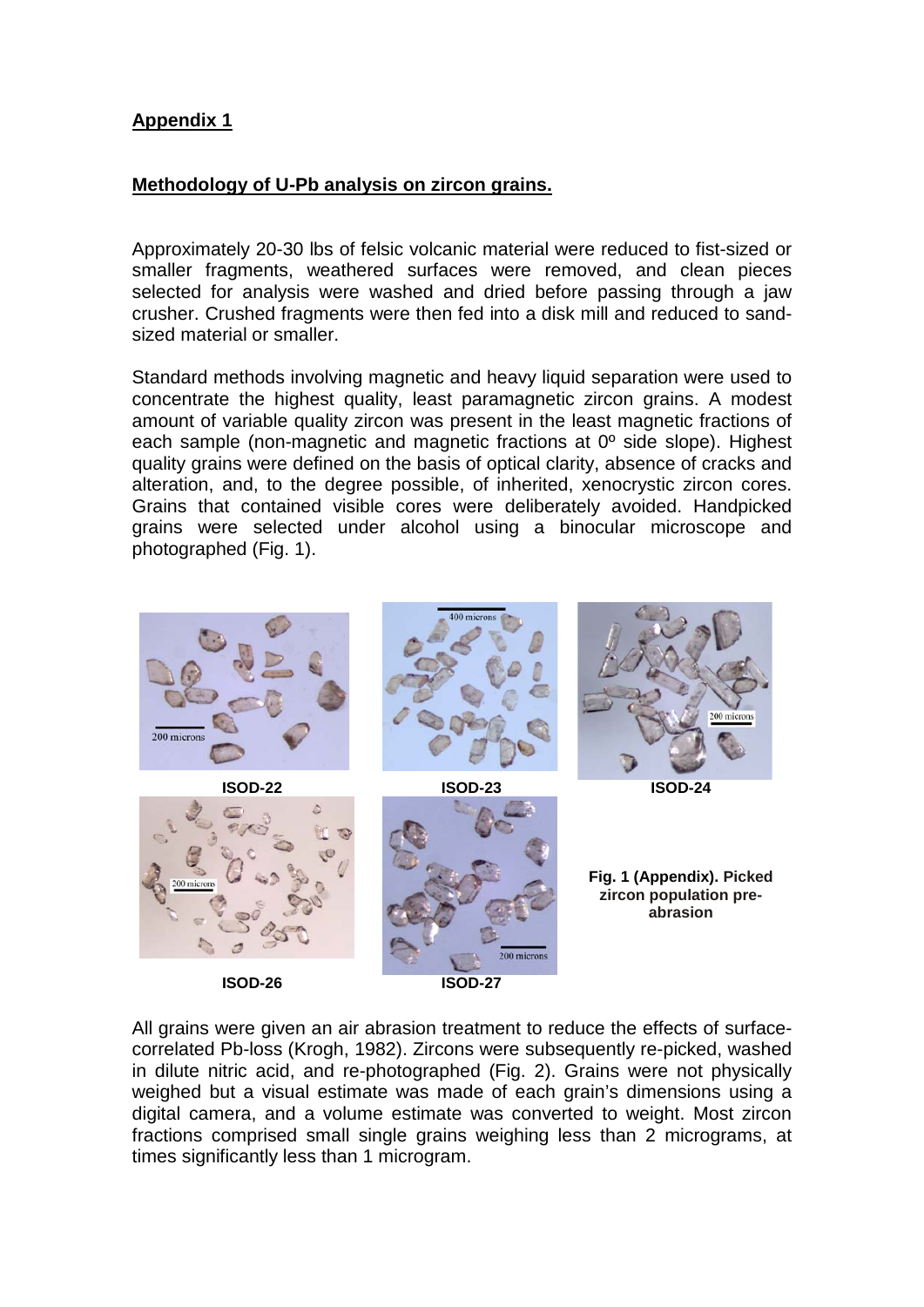

Zircon grains were then washed and subsequently dissolved in a 10:1 volume of HF:HNO<sub>3</sub> acid and spiked using a mixed  $^{205}$ Pb- $^{235}$ U isotopic tracer in Teflon bombs. Sample dissolution was achieved over a period of a few days at a temperature of approximately 200°C. Equilibrated solutions were dried down and loaded in silica gel directly onto single rhenium filaments, and isotopic compositions of Pb and U were determined sequentially on a VG354 mass spectrometer. Laboratory procedural blanks at Jack Satterly Geochronology Laboratory are routinely at the 0.5 pg and 0.1 pg level or less for Pb and U, respectively.

In this study, total common lead ranged from 0.17-0.74 picograms for >92% of the analyses, with two fractions having slightly higher levels above 1 pg. Initial compositions of any common Pb in excess of the laboratory blank were estimated here after Stacey and Kramers (1975), and decay constants used are those recommended by Jaffey et al. (1971). Age errors in the text are presented at the 95% confidence level. Error ellipses in the concordia diagrams are shown at the 2σ level. The U-Pb concordia diagrams were generated, and associated ages and errors calculated using the IsoPlot/Ex (v. 3.00) program of Ludwig (2003). Because of the intrinsic uncertainties in visually estimating the weights of each grain fraction, uranium and lead concentrations (only) are probably accurate at best to  $\sim \pm 20\%$ , an error which would be comparable had these small grains had been physically weighed in a microbalance. This method does not affect the age calculations for the fractions, which are measured independently using the isotopic ratios.